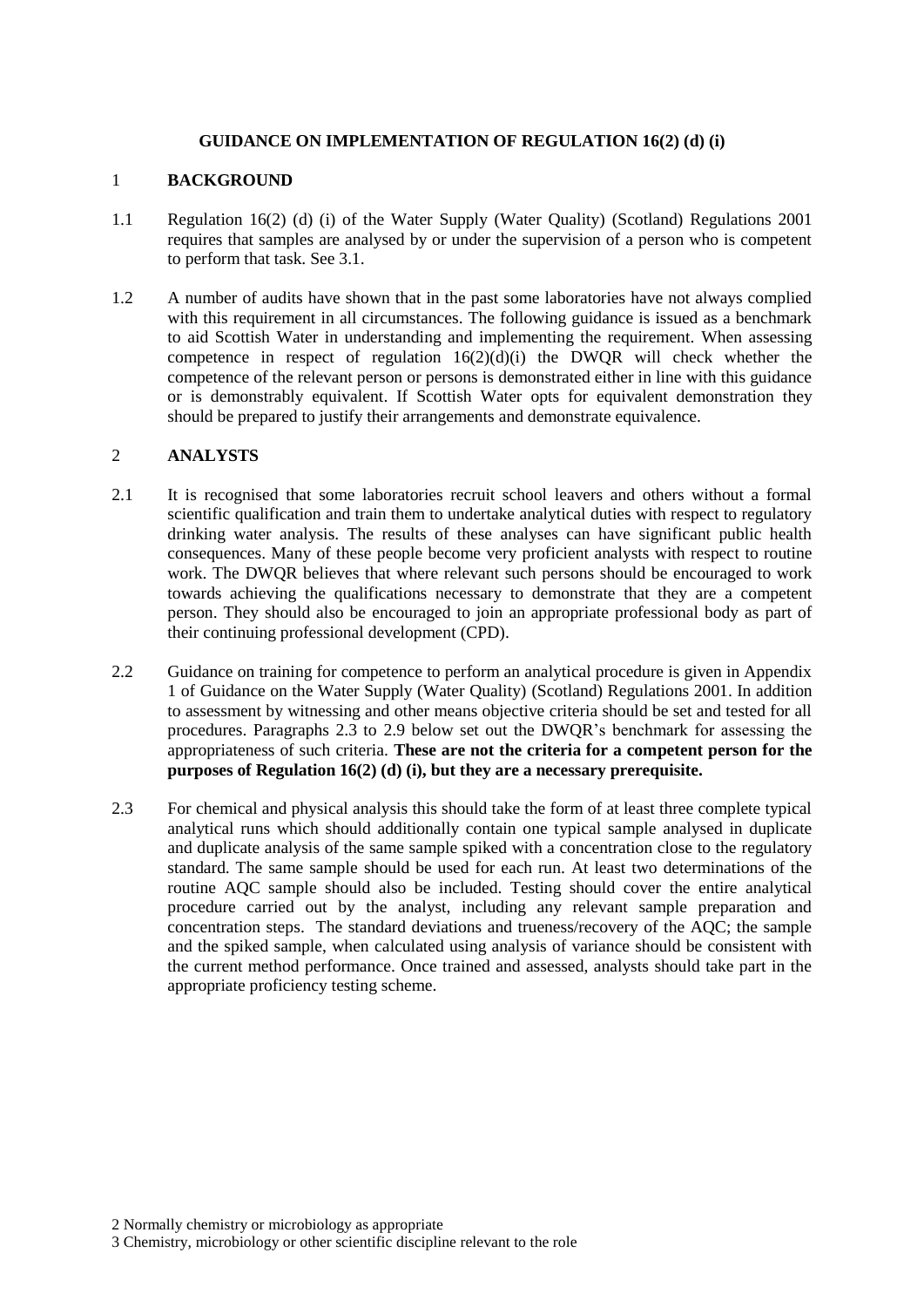- 2.4 For microbiological analysis this should take the form of split sample analysis carried out in parallel by the analyst under assessment and a trained analyst. An appropriate number of samples containing the target organism should be analysed to provide statistical confidence. Samples should be analysed on not less than two separate days and where possible should include samples containing indigenous target organisms and/or representative samples artificially seeded with chlorine-stressed environmental organisms prepared using the procedures described in 9.6.2.1 or 9.6.2.2 of Part 3 of the Microbiology of Drinking Water 2002. Positive control suspensions, negative controls and blanks appropriate to the method should be included in each batch of samples analysed. The analysts should use media, quality control suspensions and reagents prepared by a trained analyst. There should be no significant difference between the results obtained by the two analysts. In order to demonstrate ongoing competency trained analysts should participate in an appropriate external proficiency testing scheme.
- 2.5 Any person who has not performed the procedure for a period, not exceeding a suitable time period as justified by the laboratory for the procedure in question, should be reassessed and retested and if necessary retrained before their competence is confirmed. Minor method changes should involve formal communication to all trained and in training staff. Major method changes will involve retraining and reassessment for all relevant staff.
- 2.6 Competence to perform the procedure should be witnessed and assessed by an appropriate competent person in respect of the analysis being assessed. The results of each assessment should be approved by the Technical Manager or nominated deputy.
- 2.7 Analysts who have yet to achieve the necessary criteria should be subject to appropriate documented supervision and require independent approval of all results by a competent person or the approved trainer.
- 2.8 The results of all competence assessments and testing should be retained as part of the persons training record.
- 2.9 Once fully trained an analyst should still be supervised by a competent person. The level of supervision should be appropriate to the analyst's ability and experience.

#### **3 COMPETENT PERSON (analyst, supervisor and/or team leader)**

- 3.1 A competent person in the meaning of the regulations is a person who is competent to take responsibility for the work and results (the task). This may be work they have themselves carried out or work which they have supervised.
- 3.2 Competent persons should have a minimum academic qualification in an appropriate scientific subject  $2$  such as NVQ level 3 or equivalent, which will, as a minimum, permit them to seek and eventually obtain full membership of the relevant professional body, although the standard of academic achievement required for full membership status is normally greater than this. Competence should be fully demonstrated and recorded as set out in 3.4 and 3.5 below.
- 3.3 In certain circumstances extended relevant experience can be a suitable substitute for formal qualifications, provided competence can be fully demonstrated and recorded as set out in 3.4 and 3.5 below.

<sup>2</sup> Normally chemistry or microbiology as appropriate

<sup>3</sup> Chemistry, microbiology or other scientific discipline relevant to the role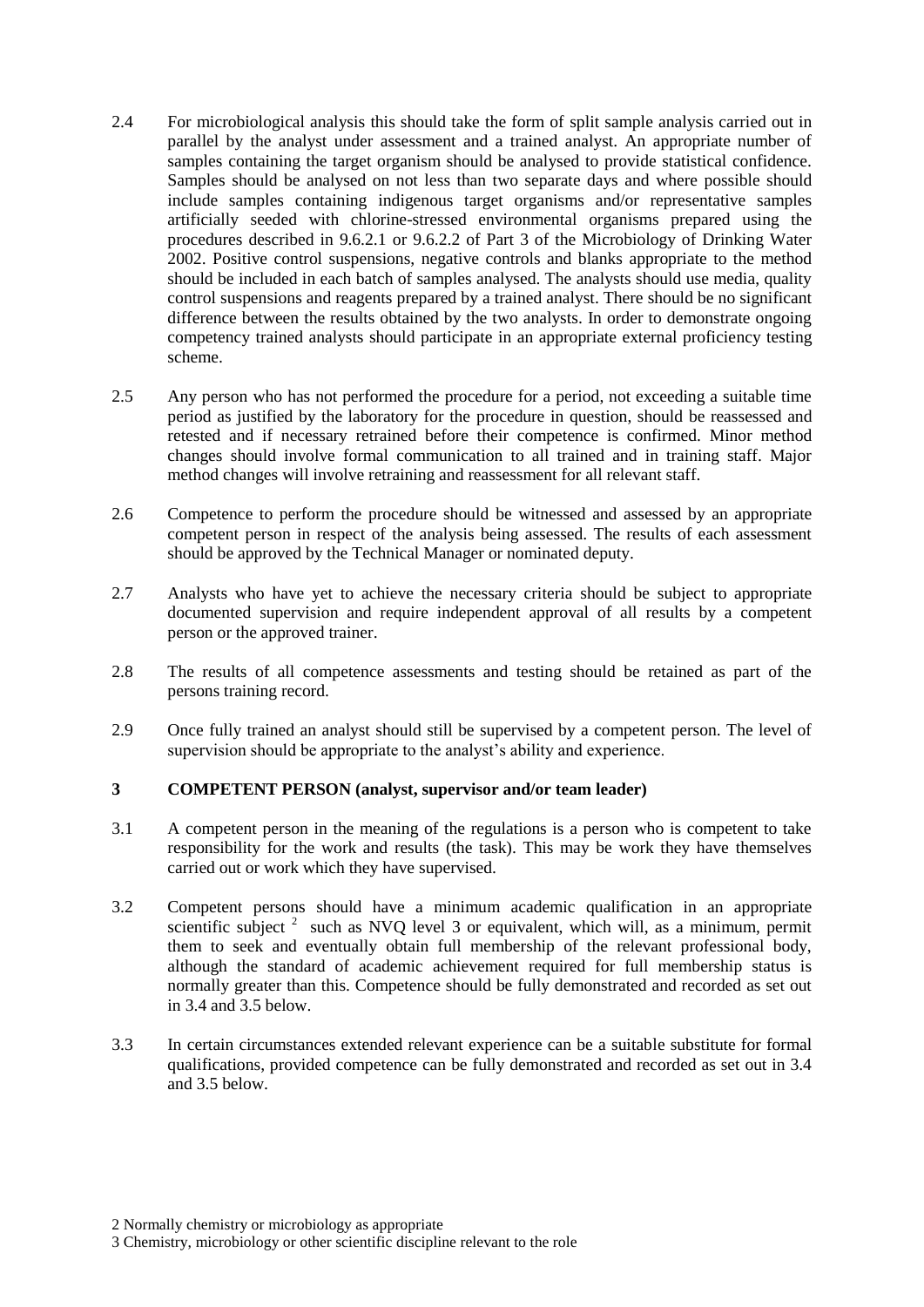- 3.4 In addition to appropriate qualifications a competent person will be able to demonstrate appropriate relevant experience through their CPD record in respect of each of the nine professional development areas set out in 7.1 below. The portfolio should form a key part of the assessment, which should be carried out by the Technical Manager or nominated deputy and should be subject to audit by the Quality Manager or nominated deputy.
- 3.5 All competent persons should keep their own CPD record and portfolio up to date. It should be subject to formal review by the Technical Manager or nominated deputy every five years to ensure that competence has been maintained. Failure to maintain competence, unless addressed immediately, should result in loss of competent person status. It would be prudent for informal reviews to be carried out annually to allow early identification of development needs.
- 3.6 The above approach is in line with ISO 17025 accreditation, but also includes background knowledge and minimum technical qualifications. The following sections 4, 5 and 6 assume that the laboratory has a system of quality management in line with that required for ISO 17025 accreditation, but additionally sets out a standard of technical competence necessary to provide the high level supervision and management needed to ensure that all analysis is carried out by or under the supervision of a competent person in compliance with the other relevant requirements of regulation 16. Any alternative system adopted should be demonstrably equivalent.

# 4 **COMPETENT QUALITY MANAGEMENT**

- 4.1 Competent laboratory quality management including the Quality Manager and nominated deputies, should have chartered status in their chosen profession  $3$ , or be a chartered scientist, or be working towards chartered status. In addition to appropriate qualifications, a competent Quality Manager or deputy will be able to demonstrate appropriate relevant experience through their CPD record. In certain circumstances, extended experience can be a suitable substitute for formal qualifications. In all cases competence should be fully demonstrated and recorded as set out in 7.2 below.
- 4.2 A competent quality manager or deputy should be available for consultation to ensure that the quality system functions correctly and to discuss and resolve quality problems as they arise.

# 5 **COMPETENT TECHNICAL MANAGEMENT**

5.1 A competent Technical Manager, including nominated deputies, should have chartered status in his or her chosen profession<sup>3</sup> or be a chartered scientist. In addition to appropriate qualifications, a competent Technical Manager or deputy will be able to demonstrate appropriate relevant experience through their CPD record. In certain circumstances, extended experience can be a suitable substitute for formal qualifications. In all cases competence should be fully demonstrated and recorded as set out in 7.2 below.

#### 6 **OTHER MANAGEMENT ISSUES**

6.1 The Technical Manager and Quality Manager roles should normally be separate and filled by different persons, except in the smallest of laboratories where there may be an insufficient number of appropriately qualified and competent persons for the roles to be

<sup>2</sup> Normally chemistry or microbiology as appropriate

<sup>3</sup> Chemistry, microbiology or other scientific discipline relevant to the role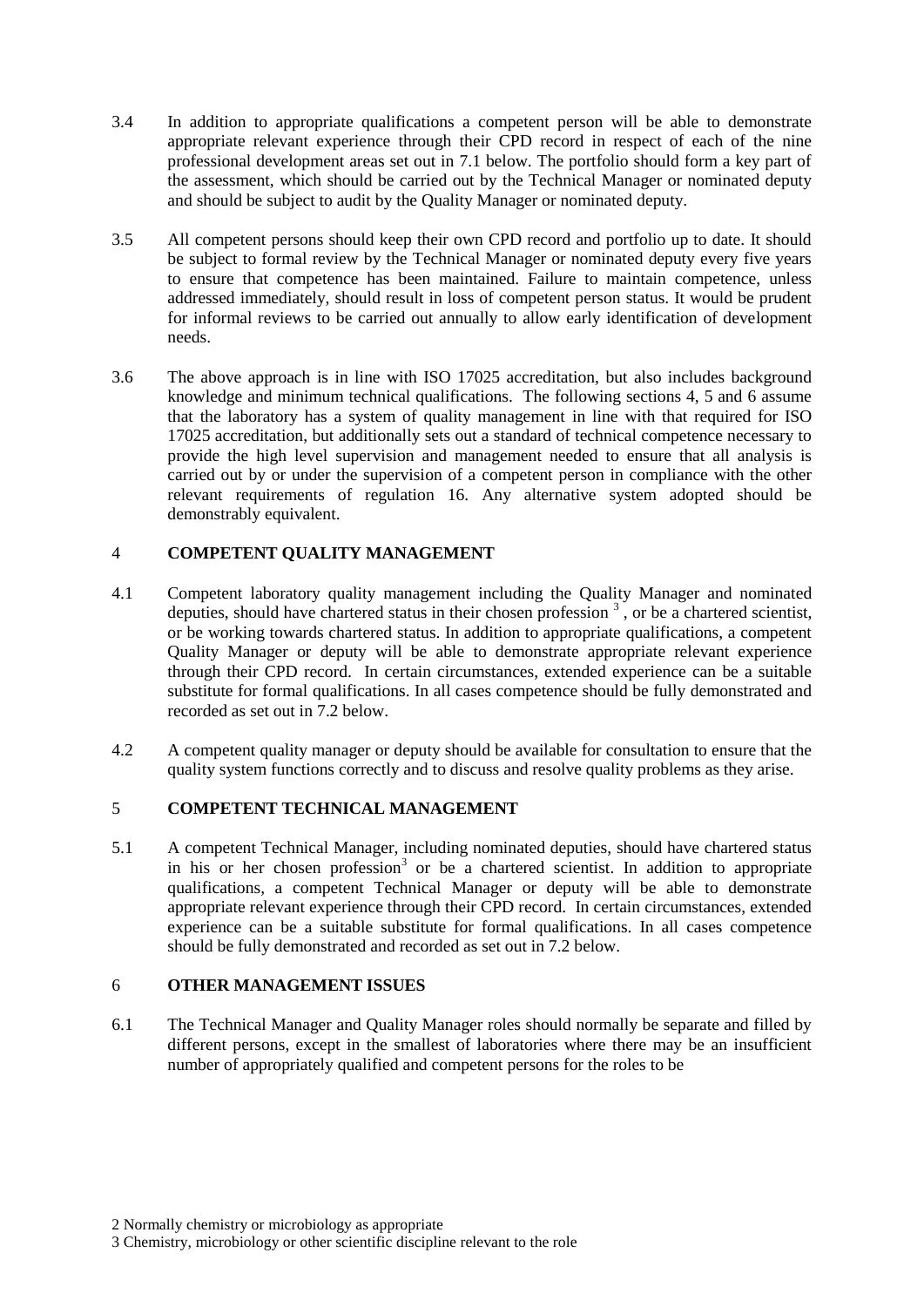split. Furthermore it is required that the Quality Manager has a reporting line to more senior management which is independent of the laboratory's technical management.

- 6.2 Persons in other technical management or supervisory roles who manage or supervise analysis or related technical matters, or may be required to deputise for a competent person should be appropriately qualified and experienced to perform those duties.
- 6.3 It is essential that all competent persons remain up to date with respect to all matters pertaining to their work. This should be demonstrated by their CPD record, which they should keep up to date at all times.

### 7 **CONTINUED PROFESSIONAL DEVELOPMENT**

- 7.1 *Competent persons should be able to produce evidence that they possess the following skills: -*
- **1. Make significant personal contributions to key tasks in their employment area and understand fully the chemistry/microbiology objectives of the work done and its relevance to the employer or others.**
- **2. Demonstrate a high level of appropriate skills in the practice of chemistry/microbiology.**
- **3. Develop their chemistry/microbiology and other skills as required for the work undertaken and career development.**
- **4. Demonstrate an understanding and appreciation of Health, Safety and Environmental issues and adhere to the relevant requirements relating to their role.**
- **5. Evaluate critically and draw conclusions from scientific and other data.**
- **6. Demonstrate integrity and respect for confidentiality on work and personal issues; demonstrate other professional attributes such as thoroughness and reliability.**
- **7. Plan and organise time systematically, demonstrate foresight in carrying out tasks, and offer suggestions for improvements to tasks/duties.**
- **8. Demonstrate a commitment to continuing learning and development.**
- **9. Demonstrate a high level of understanding of the principles and practice of analytical quality control.**

<sup>2</sup> Normally chemistry or microbiology as appropriate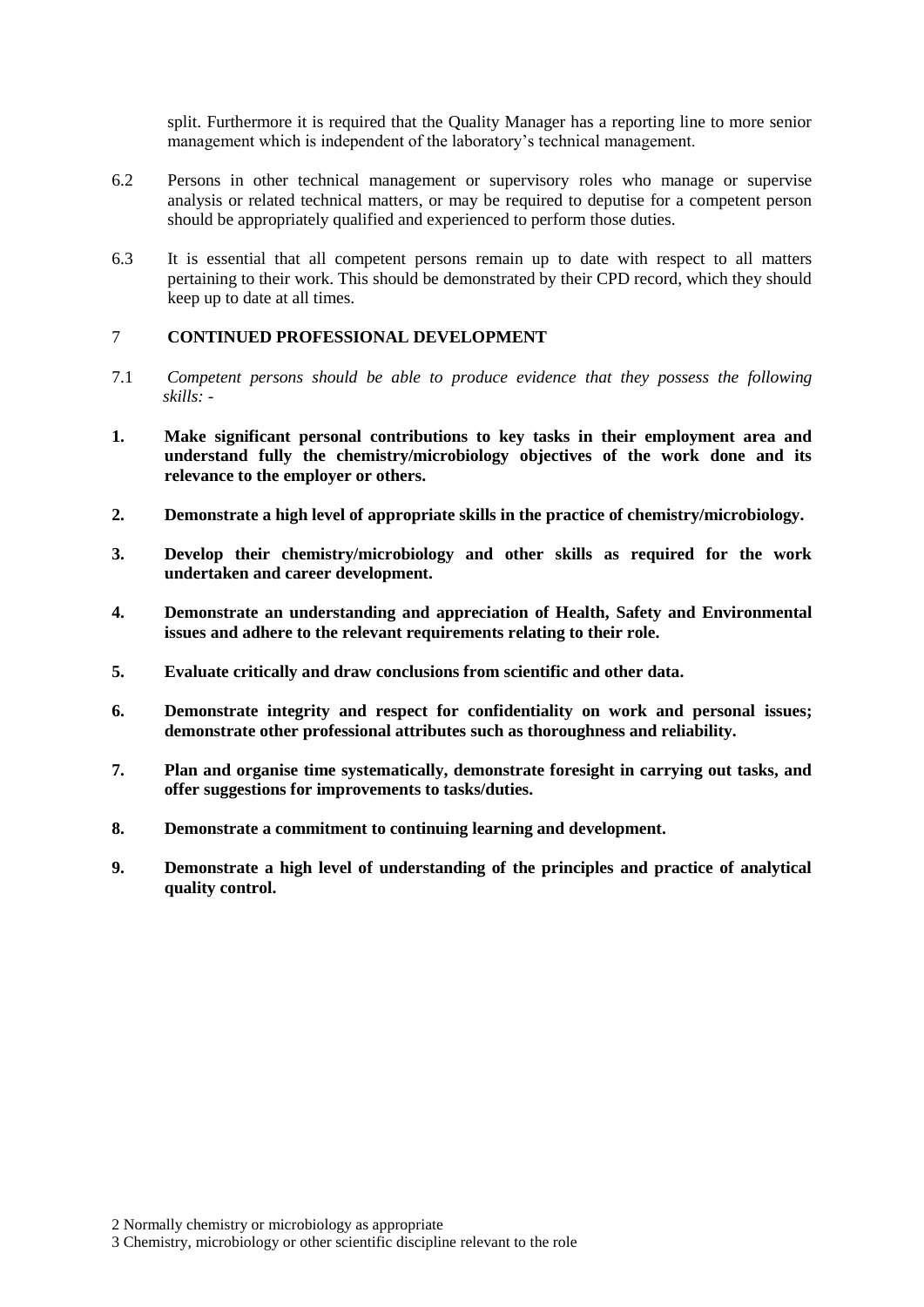*7.2 Competent Technical Managers, Quality Managers, and those who deputise for these two roles should be able to produce evidence that they possess the following professional skills: -*

**1. Make significant personal contributions to key tasks in their employment area and understand fully the chemistry/microbiology objectives of the work done and its relevance to the employer or others.**

**2. Demonstrate a high level of appropriate professional skills in the practice of chemistry/microbiology/water science.**

**3. Develop their chemistry/microbiology/water science and other professional skills as required for the work undertaken and career development.**

**4. Demonstrate an understanding and appreciation of Health, Safety and Environmental issues and adhere to the relevant requirements relating to their role.**

**5. Evaluate critically and draw conclusions from scientific and other data.**

**6. Demonstrate integrity and respect for confidentiality on work and personal issues, demonstrate other professional attributes such as thoroughness and reliability.**

**7. Plan and organise time systematically, demonstrate foresight in carrying out tasks, and offer suggestions for improvements to tasks/duties.**

**8. Demonstrate a commitment to continuing learning and development.**

**9. Demonstrate a high level of understanding of the principles and practice of analytical quality control.**

**10. Demonstrate an interest in broader developments in chemical/microbiological/water science and make a contribution to their profession outside their direct work environment.**

**11. Write clear, concise and orderly documents and give clear oral presentations.**

**12. Discuss work convincingly and objectively with colleagues, customers and others. Respond constructively to, and acknowledge the value of, alternative views and hypotheses.**

**13. Demonstrate the ability to work as part of a team and to implement and introduce change.**

**14. Exert effective influence.**

**15. Demonstrate competence in staff management and if relevant contract management.**

#### **16. Plan the operation and continuing maintenance of new systems and services.**

Note: These competencies have been derived from those required of chartered members of the Royal Society of Chemistry, the Institute of Biology and the Chartered Institute of Water and Environmental Management.